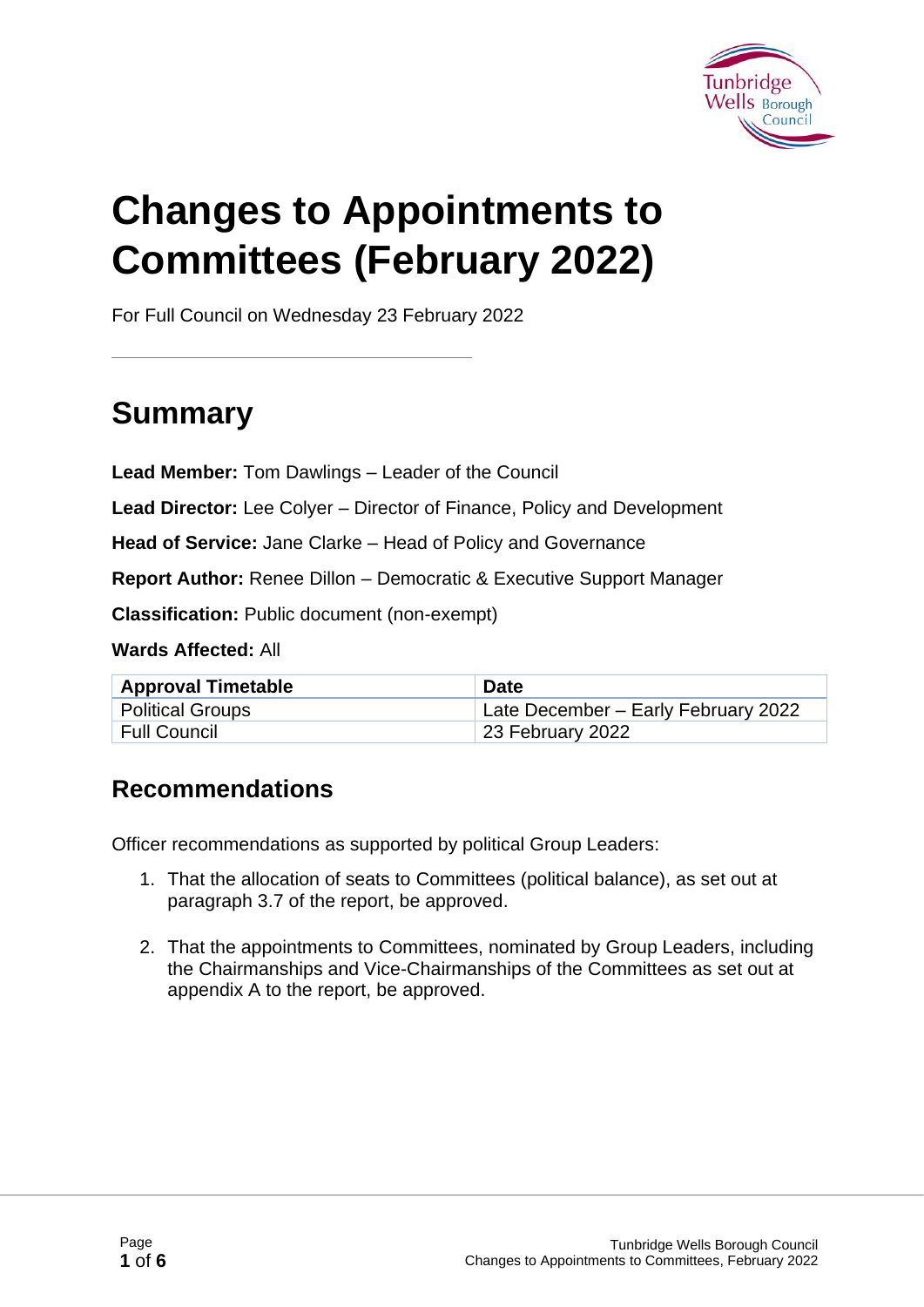

## **1. Introduction and Background**

1.1 This report sets out the process for the appointment of Councillors to Committees in accordance with political balance legislation.

## **2. Political Balance**

2.1 As a result of a number of changes within the political groups, along with Councillor resignations as of January 2022 the political balance of the Council is as follows:

| <b>Political Party</b>                             | Number of seats on the<br><b>Council</b> | <b>Proportion expressed as a</b><br>percentage |  |  |
|----------------------------------------------------|------------------------------------------|------------------------------------------------|--|--|
| Conservatives                                      | 21                                       | 44.68%                                         |  |  |
| <b>Liberal Democrats</b>                           | 12 <sub>2</sub>                          | 25.53%                                         |  |  |
| <b>Tunbridge Wells Alliance</b>                    | 6                                        | 12.77%                                         |  |  |
| Labour                                             | 5                                        | 10.64%                                         |  |  |
| <b>Independent Members</b><br>(no political Group) | 3                                        | 6.38%                                          |  |  |
| Totals                                             |                                          | 100%                                           |  |  |

- 2.2 The political balance legislation requires that Committees are established to reflect the overall political balance of the Council. The Council must allocate seats on Committees and other prescribed bodies so as to give effect to the political balance rules.
- 2.3 Section 15(5) of the Local Government and Housing Act 1989 sets out four rules, and requires authorities to apply them in descending order of priority:
	- 1) When some or all of the members of an authority have formed into two or more political groups, then no committee may comprise just members from one political group.
	- 2) Where a majority of members of the Council are members of one political group, that political group must have a majority of the seats on each Committee.
	- 3) Without being inconsistent with the first two rules, the number of seats allocated to each political group on all the committees taken together be as near as possible proportionate to their strength on the Council; and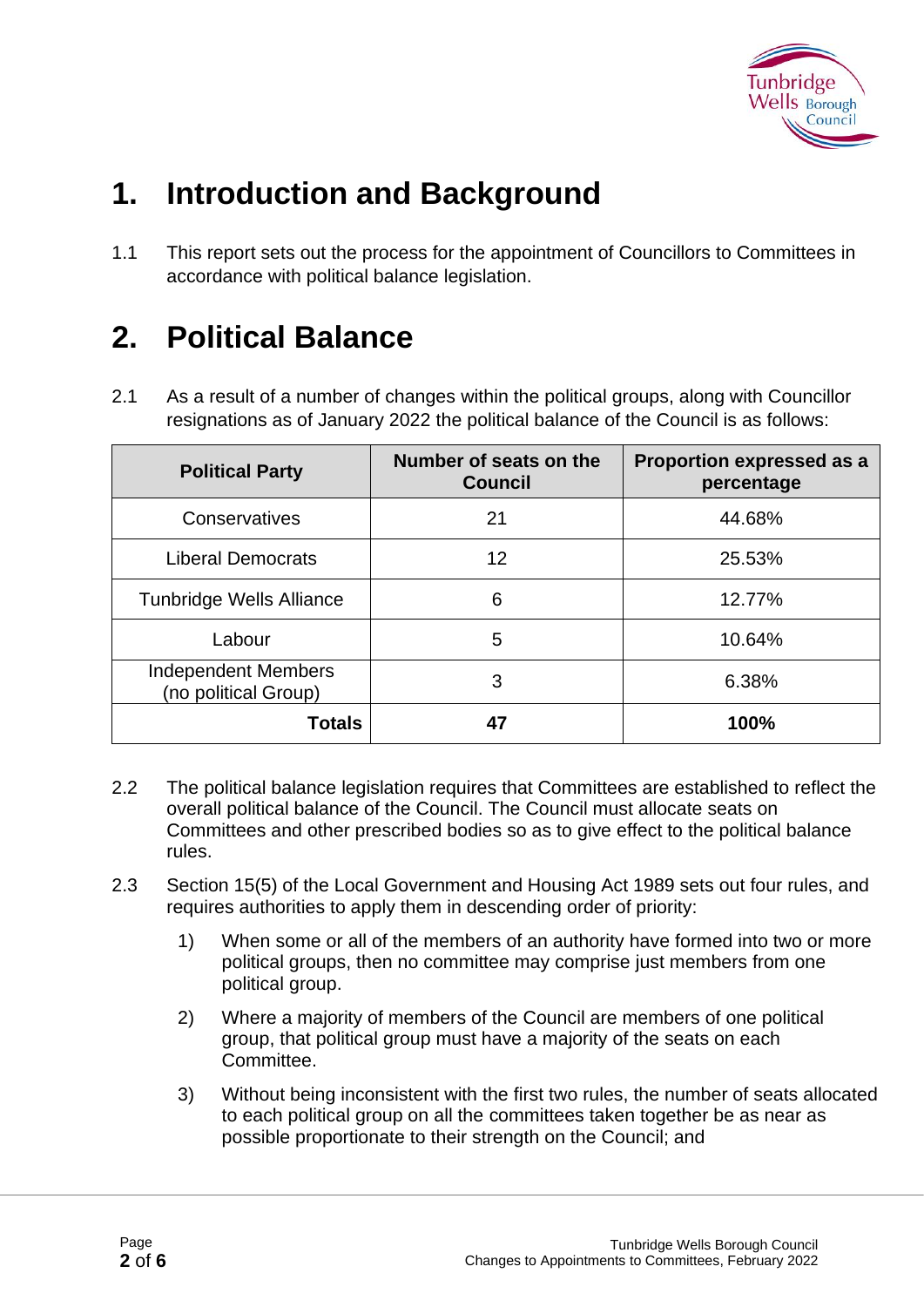4) So far as is consistent with rules 1-3, each political party must be allocated that number of seats on each committee taken individually as is proportionate to their strength on the Council.

#### **3. Allocation of Seats on Committees**

- 3.1 For the purposes of allocating seats, the Cabinet Advisory Boards are Committees of the Full Council and must be treated in the same way as all other Committees.
- 3.2 The allocation applies in respect of the number of 'ordinary' seats, but not including substitute seats.
- 3.3 The total allocation of seats applied to each political group does not include the Cabinet (or any Cabinet sub-committees, working groups or Executive appointments), which are not subject to the statutory rules on political balance.

| <b>Applicable committees</b>                                         | <b>Total number of</b><br>seats on each<br>committee |  |  |
|----------------------------------------------------------------------|------------------------------------------------------|--|--|
| <b>Appeals Committee</b>                                             | 5                                                    |  |  |
| <b>Audit &amp; Governance Committee</b>                              | 8                                                    |  |  |
| <b>General Purposes Committee</b>                                    | 8                                                    |  |  |
| <b>Investigating &amp; Disciplinary Committee</b>                    | 5                                                    |  |  |
| <b>Licensing Committee</b>                                           | 15                                                   |  |  |
| <b>Overview &amp; Scrutiny Committee</b>                             | 12                                                   |  |  |
| <b>Planning Committee</b>                                            | 14                                                   |  |  |
| <b>Communities &amp; Economic Development Cabinet Advisory Board</b> | 11                                                   |  |  |
| Finance & Governance Cabinet Advisory Board                          | 11                                                   |  |  |
| <b>Planning &amp; Transportation Cabinet Advisory Board</b>          | 11                                                   |  |  |
| <b>Total</b>                                                         | 100                                                  |  |  |

3.4 The table below sets out the total number of applicable committee seats:

3.5 The table below sets out the overall allocation of seats to each political group across all committees (rounded up/down to the nearest whole seat), in accordance with the above political balance (rule 3):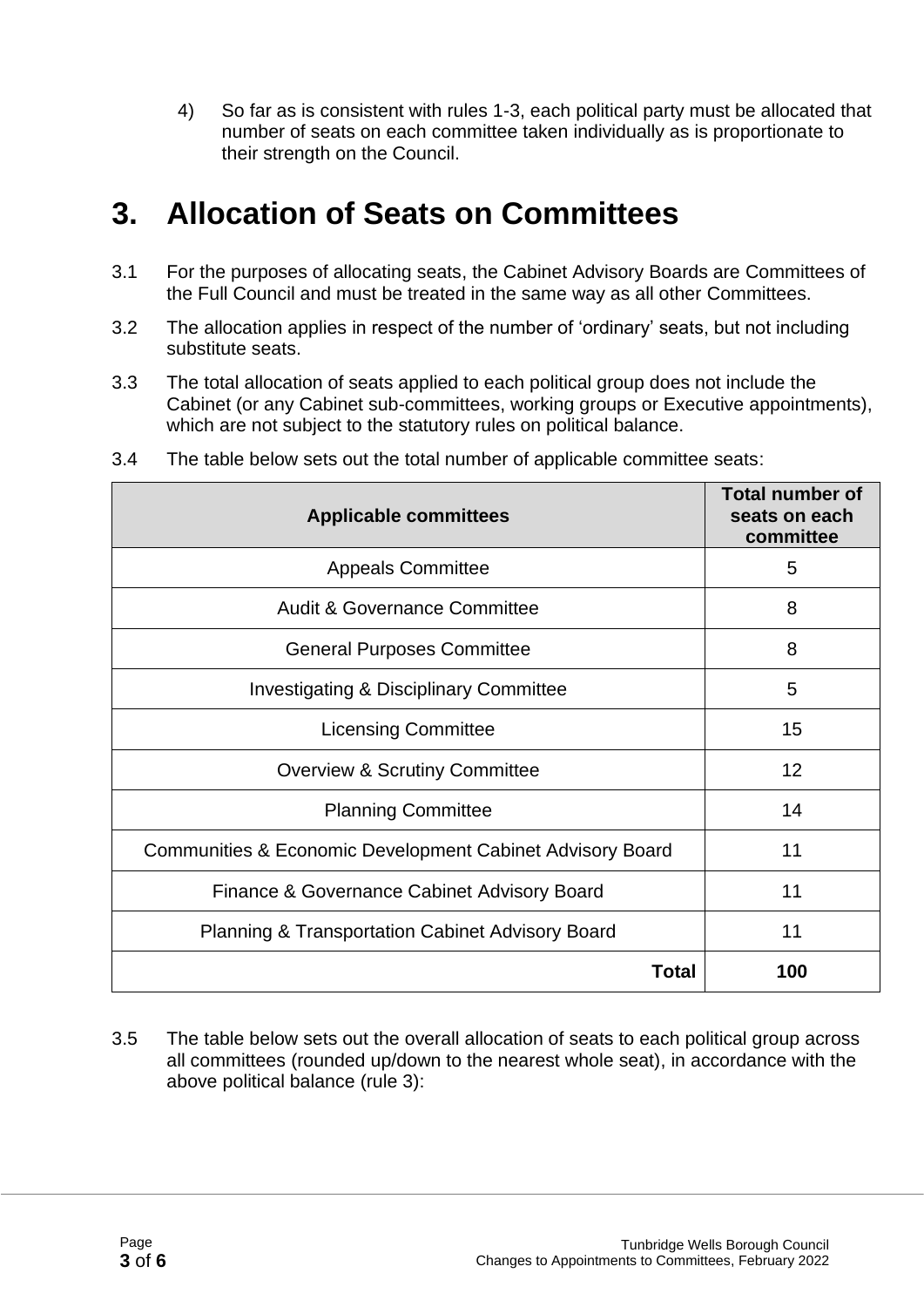| <b>Political group</b>          | <b>Overall allocation of seats to</b><br>all committees |  |  |
|---------------------------------|---------------------------------------------------------|--|--|
| Conservatives                   | 45                                                      |  |  |
| <b>Liberal Democrats</b>        | 25                                                      |  |  |
| <b>Tunbridge Wells Alliance</b> | 13                                                      |  |  |
| Labour                          | 11                                                      |  |  |
| <b>Unallocated seats</b>        | 6                                                       |  |  |
| <b>Total</b>                    | 100                                                     |  |  |

- 3.6 A political group can only be formed if it has at least two elected members. The political balance legislation requires that the unallocated seats are given to those members who are not part of a political group.
- 3.7 The table below sets out the allocation of seats to each political group and independents on each committee in accordance with the above political balance (rule 4) – which must be consistent with the totals in the table under paragraph 3.5 (rule 3).

| <b>Allocation of Seats on Committees</b>          | <b>CON</b> | LIB | <b>TWA</b> | <b>LAB</b> | <b>IND</b> |
|---------------------------------------------------|------------|-----|------------|------------|------------|
| <b>Appeals Committee</b>                          | 2          | 1   | 1          |            | 0          |
| <b>Audit &amp; Governance Committee</b>           | 4          | 1   | 1          | 2          | 0          |
| <b>General Purposes Committee</b>                 | 4          | 2   | 1          |            | 0          |
| <b>Investigating &amp; Disciplinary Committee</b> | 2          | 1   | 1          | 1          | 0          |
| <b>Licensing Committee</b>                        | 7          | 4   | 2          | 1          | 1          |
| <b>Overview &amp; Scrutiny Committee</b>          | 5          | 3   | 2          |            |            |
| <b>Planning Committee</b>                         | 6          | 4   | 2          |            |            |
| Communities & Economic Development C.A.B.         | 5          | 3   | 1          |            |            |
| Finance & Governance C.A.B.                       | 5          | 3   | 1          |            |            |
| Planning & Transportation C.A.B.                  | 5          | 3   | 1          |            |            |
| Total                                             | 45         | 25  | 13         | 11         | 6          |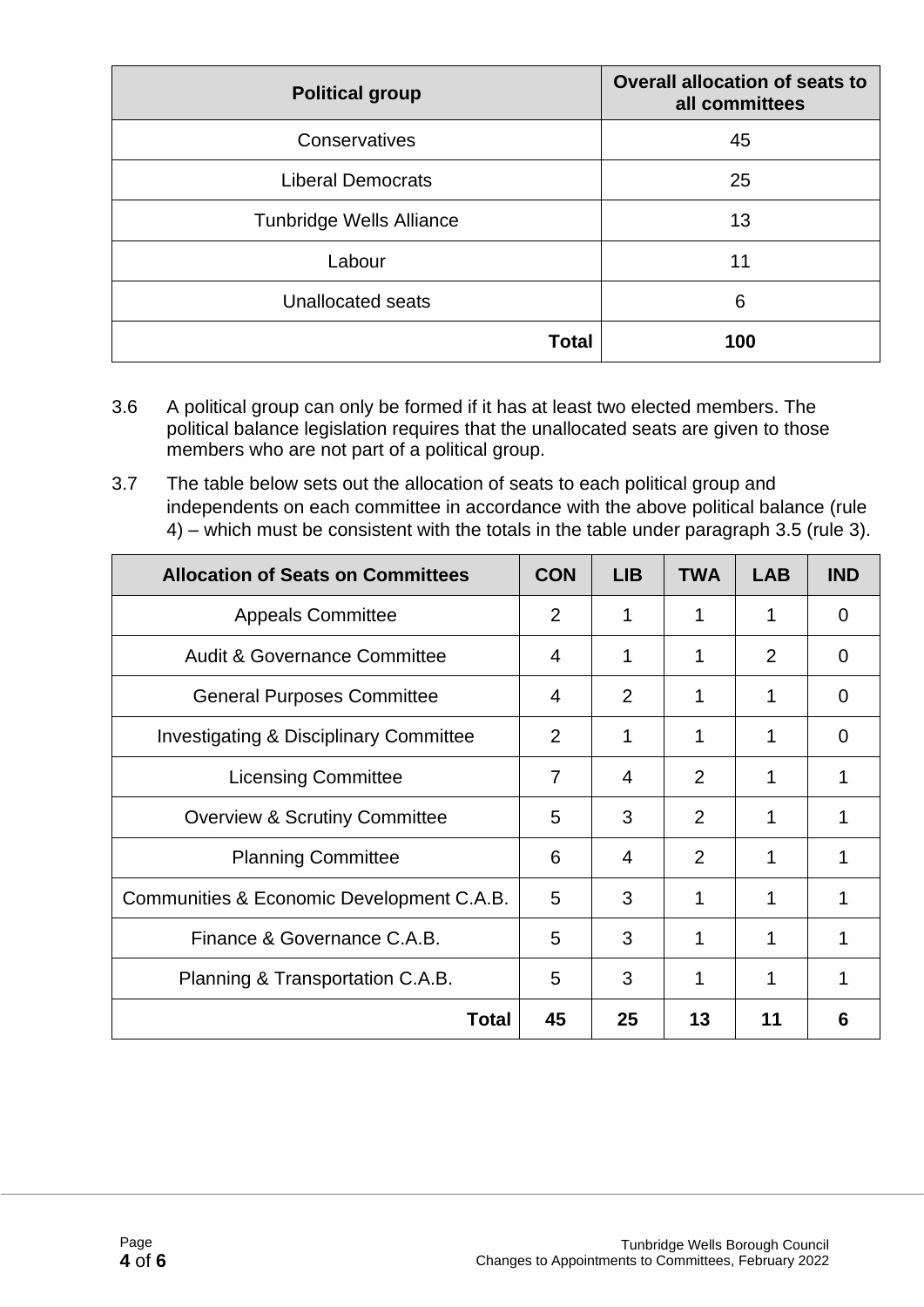# **4. Appointments to Committees**

- 4.1 The Council's Constitution further requires the membership of the Planning Committee to consist of seven members each from the Eastern and the Western areas of the Borough (TWBC Constitution, Part 3, paragraph 4.3, page 12).
- 4.2 The membership of the Cabinet Advisory Boards must include at least 8 non-Executive members, plus the relevant Cabinet portfolio-holder, who will be the Chairman (TWBC Constitution, Part 3, paragraph 3.2, page 10).
- 4.3 The four political group leaders and the independent members were provided with a notice indicating the above politically balanced allocations of seats to each committee. The nominations from each group leader are compiled into a full list, appendix A, for the approval of the Full Council.
- 4.4 It was agreed between the Political Group Leaders, that labour will have an extra seat in Audit and Governance Committee.

#### **5. Options Considered**

- 5.1 The calculation of political balance is a statutory process and not subject to approval. However, the rounding applied to actual seats is for agreement by the Council.
- 5.2 In order for the Council to conduct its business and for the Committees to function, formal appointments need to be made to each Committee, according to the allocation of seats set out and with a membership determined by each political Group Leader.
- 5.3 Individual appointees may be substituted provided the political balance is maintained.

## **6. Consultation on Options**

6.1 As this is an internal procedure, no consultation is required.

## **7. Implementation**

7.1 The decisions of Full Council will come into effect immediately, and the results will be published to the Council's website.

## **8. Appendices and Background Documents**

Appendices:

• Appendix A: Appointments to Committees, February 2022.

Exempt appendices (if any):

• None